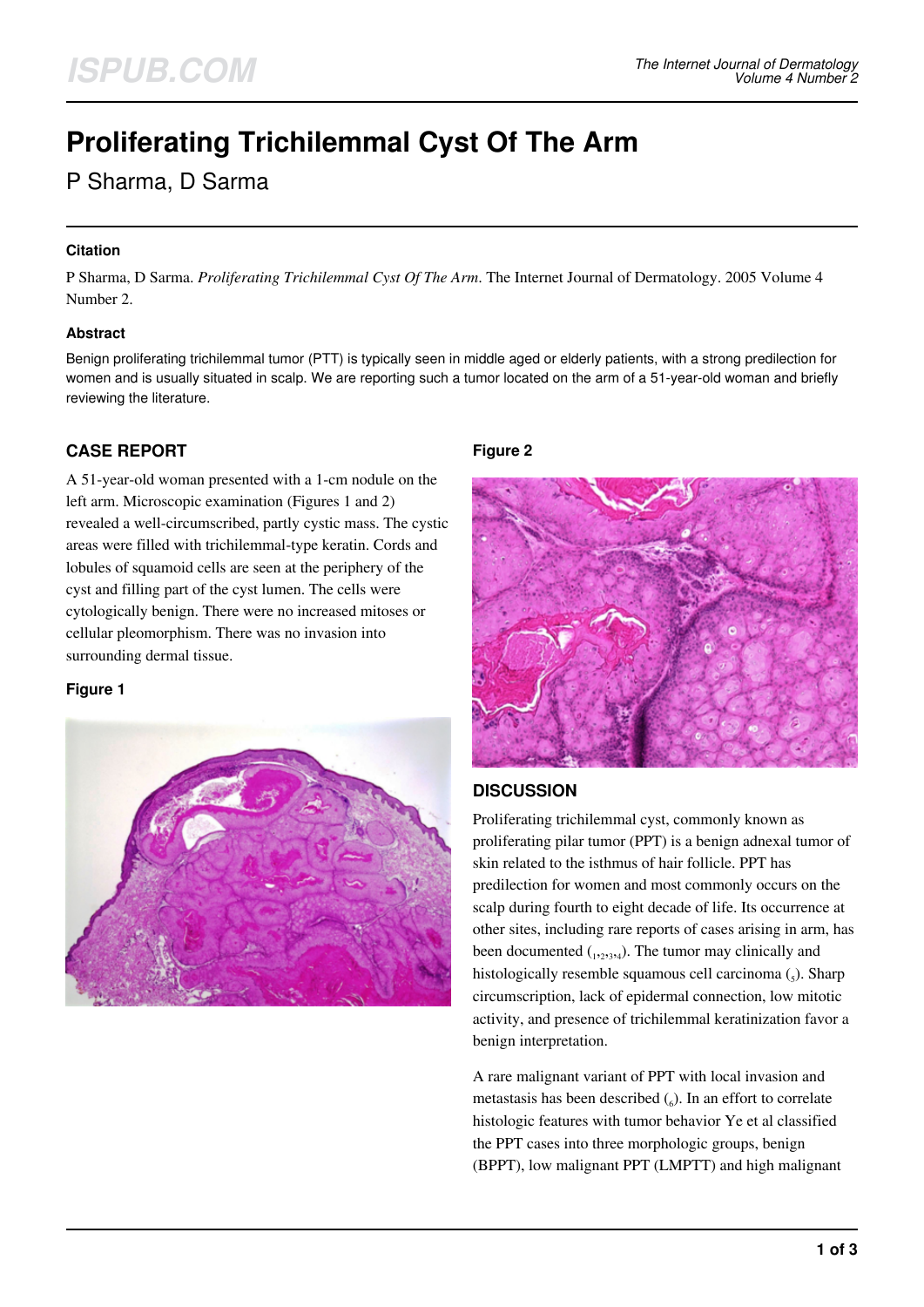PPT (HMPTT)  $_{(7)}$ . Sharp circumscription of the lesion separates benign tumors from the other two categories. Low malignant PPT closely resembles BPPT, except that it is irregularly shaped and shows buds of neoplastic cells in surrounding stroma. High malignant PPT loses the circumscribed architecture and shows severe nuclear and cellular atypia. The tumor in latter category has high potential for regional recurrence and metastasis. DNA aneuploidy and high proliferative activity have been seen in some malignant PPT  $({}_{8}, {}_{9})$ .

Although malignant PTT is rare, a diagnosis of benign PTT on curettage or piecemeal specimen should be avoided because the architecture of the tumor at low power is the major diagnostic clue to the benign nature of the lesion. Fragmented biopsy sample may also be misinterpreted as a squamous cell carcinoma.

## **CORRESPONDENCE TO**

Deba P. Sarma,MD Department of Pathology Creighton University Medical Center Omaha, NE 68131 Telephone: 402-449-4951 E-mail:debasarma@creighton.edu

## **References**

1. Ramesh V, Iyengar B. Proliferating trichilemmal cysts over the vulva. Cutis. 1990;45(3):187-9. 2. Yamaguchi J, Irimajiri T, Ohara K. Proliferating trichilemmal cyst arising in the arm of a young woman. Dermatology. 1994;189(1):90-2. 3. Gray Y, Tibbetts LM. Pathologic quiz case. A nodule on the back. Pathologic diagnosis: proliferating trichilemmal tumor. Arch Pathol Lab Med. 2000;124(8):1237-8. 4. Ikegami T, Kameyama M, Orikasa H, Yamazaki K. Trichilemmal cyst in the pulp of the index finger: a case report. Hand Surg. 2003;8(2):253-5. 5. Brownstein MH, Arluk DJ. Proliferating trichilemmal cyst: a simulant of squamous cell carcinoma. Cancer. 1981;48(5):1207-14. 6. Amaral AL, Nascimento AG, Goellner JR. Proliferating pilar (trichilemmal) cyst. Report of two cases, one with carcinomatous transformation and one with distant metastases. Arch Pathol Lab Med. 1984;108(10):808-10. 7. Ye J, Nappi O, Swanson PE, Patterson JW, Wick MR. Proliferating pilar tumors: a clinicopathologic study of 76 cases with a proposal for definition of benign and malignant variants. Am J Clin Pathol. 2004;122(4):566-74. 8. Rutty GN, Richman PI, Laing JH. Malignant change in trichilemmal cysts: a study of cell proliferation and DNA content. Histopathology.  $1992;21(5):465-8$ . 9. Herrero J, Monteagudo C, Ruiz A, Llombart-Bosch A. Malignant proliferating trichilemmal tumours: an histopathological and immunohistochemical study of three cases with DNA ploidy and morphometric evaluation. Histopathology. 1998;33(6):542-6.